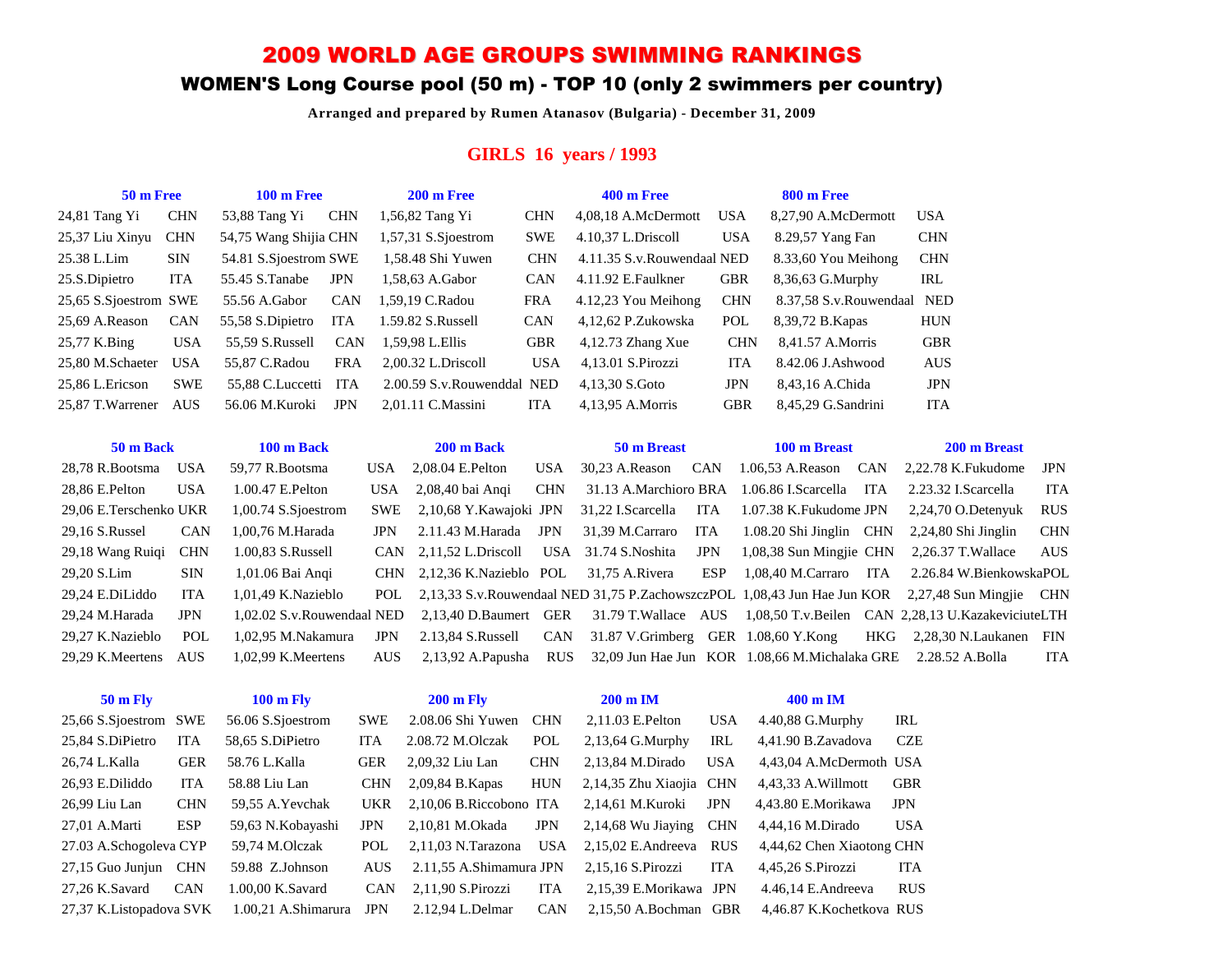## **GIRLS 15 years / 1994**

| 50 m free                |            |            | 100 m Free                 |                   |             | 200 m Free              |                           |                |                           | <b>400 m Free</b>         |                 | 800 m Free                 |                    |                        |                            |            |
|--------------------------|------------|------------|----------------------------|-------------------|-------------|-------------------------|---------------------------|----------------|---------------------------|---------------------------|-----------------|----------------------------|--------------------|------------------------|----------------------------|------------|
| 25,19 Gao Xue            |            | <b>CHN</b> | 55.02 S.Lippok             |                   | <b>GER</b>  | 1.57,30 Song Wenyan CHN |                           |                | 4,06,38 Li Xuanxu         |                           | <b>CHN</b>      | 8.24.94 Li Xuanxu          |                    | <b>CHN</b>             |                            |            |
| 25,44 S.Lippok           |            | <b>GER</b> | 55.39 Yao Jianan           |                   | CHN         | 1.59,14 C.Chenault      |                           | <b>USA</b>     | 4.08,62 Song Wenyan CHN   |                           |                 | 8.30.39 Zhou Lili          |                    | <b>CHN</b>             |                            |            |
| 25,80 A.Elmsli           |            | <b>AUS</b> | 55,75 J.Reinhold           |                   | ${\tt GER}$ | 1.59.96 S.Lippok        |                           | <b>GER</b>     | 4,12.53 C.Chenault        |                           | USA             | 8.38,26 T.Oder             |                    | <b>SLO</b>             |                            |            |
| 25.83 C.Vanlandaghem CAN |            |            | 55,98 M.Kawakami           |                   | <b>JPN</b>  | 2.00.51 J.Tosky         |                           | <b>USA</b>     | 4,13,87 J.Tosky           |                           | <b>USA</b>      | 8.39,72 C.Dasca            |                    | <b>ESP</b>             |                            |            |
| 25,91 Lu Yiting          |            | <b>CHN</b> | 56,15 L.Earp               |                   | CAN         | 2,01.85 L.Leoni         |                           | ITA            | 4,15,28 A.Kataoka         |                           | <b>JPN</b>      | 8,40.65 M.Rankin           |                    | <b>USA</b>             |                            |            |
| 25,91 M.Kawakami         |            | <b>JPN</b> | 56,16 A.Elmsli             |                   | AUS         | 2,01,87 J.Reinhold      |                           | <b>GER</b>     | 4,16,04 C.Dasca           |                           | <b>ESP</b>      | 8.43.08 S.Kohler           |                    | <b>GER</b>             |                            |            |
| 25,93 J.Tosky            |            | <b>USA</b> | 56,18 C.Vanlandeghem CAN   |                   |             | 2,02,09 J.Keire         |                           | CAN            | 4,16,13 S.Kohler          |                           | <b>GER</b>      | 8,43,33 C.Morris           |                    | <b>GBR</b>             |                            |            |
| 26,00 L.Rathsack         |            | <b>GER</b> | 56,26 Lu Yiting            |                   | <b>CHN</b>  | 2.02.19 A.Kataoka       |                           | <b>JPN</b>     | 4,16,95 A.Takano          |                           | <b>JPN</b>      | 8,48,19 D.Hall-Jackson GBR |                    |                        |                            |            |
| 26,01 A.Pezzato          |            | <b>ITA</b> | 56,54 A.Takano             |                   | $\rm JPN$   | 2,02,26 L.Earp          |                           | CAN            | 4,17,29 T.Oder            |                           | <b>SLO</b>      | 8.52,56 M.Ardito           |                    | <b>ITA</b>             |                            |            |
| 26,12 S.Hamilton         |            | <b>GBR</b> | 56,62 L.McKnight           |                   | <b>USA</b>  | 2.02,32 T. Yakovidou    |                           | <b>GRE</b>     | 4,18,71 S.Morgan          |                           | GBR             | 8.53,45 D.Kiss             |                    | <b>HUN</b>             |                            |            |
|                          |            |            |                            |                   |             |                         |                           |                |                           |                           |                 |                            |                    |                        |                            |            |
| 50 m Back                |            |            | 100 m Back                 |                   |             | 200 m Back              |                           |                | 50 m Breast               |                           |                 | 100 m Breast               |                    |                        | 200 m Breast               |            |
| 28,63 E.Rudenko          | KZH        |            | 1.01,23 M.Kamimura JPN     |                   |             | 2.09,52 M.Kamimura JPN  |                           |                | 30,73 A.Ajulu-Bushell GBR |                           |                 | 1.06,80 Fan Rong           |                    |                        | CHN 2.25.05 M.Garcia       | <b>ESP</b> |
| 28,74 Yao Jianan         | <b>CHN</b> |            | 1.01,49 D.Zevina           | UKR               |             | 2.10.08 D.Zevina        | <b>UKR</b>                | 31,78 M.Garcia |                           | ESP                       |                 | 1.07.63 M.Garcia           | ESP                |                        | 2,25,98 S.Kuroiwa          | <b>JPN</b> |
| 28,88 W.Hirai            | <b>JPN</b> |            | 1,01,65 S.Akase            | $_{\mathrm{JPN}}$ |             | 2.11.31 M. White        | <b>USA</b>                |                | 31.80 Wang Chang          | <b>CHN</b>                |                 | 1.08.60 A.Auju-BushellGBR  |                    |                        | 2,26,00 S.Hosokoshi JPN    |            |
| 28.90 R.Qualla           | <b>ITA</b> |            | 1.02,10 M. White           | <b>USA</b>        |             | 2,11,46 S.Akase         | <b>JPN</b>                |                | 31,82 Kim Hye Jin         | KOR                       | 1.08.85 Li Qing |                            |                    |                        | CHN 2,26.53 P.Gabrieli     | ITA        |
| 29,17 D.Zevina           | UKR        |            | 1,02,11 Chen Ya            | <b>CHN</b>        |             | 2.13,81 Guo Jiarui      | <b>CHN</b>                |                | 32,09 A.Rodrigues         | <b>POR</b>                |                 | 1.09.03 S.Kuroiwa          | JPN                |                        | 2,28,03 Fan Rong           | <b>CHN</b> |
| 29,34 A.Agaki            | <b>JPN</b> |            | 1,02.16 E.Rudenko          | KZH               |             | 2.14,09 Chen Ya         | <b>CHN</b>                |                | 32,10 S. Watanabe         | <b>JPN</b>                |                 | 1,09,38 P.Gabrieli         |                    |                        | ITA 2.28.32 Li Qing        | <b>CHN</b> |
| 29,41 A.Pezzato          | <b>ITA</b> |            | 1,02,37 K.Stewart          | <b>USA</b>        |             | 2,14,15 A.Roberts       | <b>USA</b>                |                | 32,19 S.Hosokoshi         | JPN                       | 1.09.41 T.Meza  |                            |                    | SLO 2,29,06 A.Zhu      |                            | <b>USA</b> |
| 29,46 S.Rolko            | <b>LUX</b> |            | 1,02,48 Rao Chenxue CHN    |                   |             | 2.14.28 A.Harrison      | <b>CAN</b>                |                | 32,52 L.Ratschack         | <b>GER</b>                | 1.09.65 A.Zhu   |                            |                    |                        | USA 2.29.32 K.Moss         | <b>USA</b> |
| 29,47 S.Lippok           | <b>GER</b> |            | 1.02,62 S.Akase            | $_{\mathrm{JPN}}$ |             | 2,14,51 S.Rolko         | <b>LUX</b>                | 32,62 M.Rosa   |                           | POR                       |                 | 1.09.93 A.McKnight         |                    |                        | USA 2.32,59 Chekanovic CAN |            |
| 29,73 J.Reinhold         | <b>GER</b> |            | 1.02,97 S.Rolko            | LUX               |             | 2,15,36 G.Hohman        | <b>GBR</b>                | 32,91 L.Simon  |                           | <b>GER</b>                |                 | 1.10.18 S.Lougher          |                    |                        | GBR 2.34,51 S.Lousher      | GBR        |
|                          |            |            |                            |                   |             |                         |                           |                |                           |                           |                 |                            |                    |                        |                            |            |
| <b>50 m Fly</b>          |            |            | <b>100 m Fly</b>           |                   |             |                         | <b>200 m Fly</b>          |                |                           | 200 m IM                  |                 |                            | 400 m IM           |                        |                            |            |
| 27,19 B.Fassone          |            | <b>ITA</b> | 59,25 B.Fassone            |                   | <b>ITA</b>  | 2.10,06 J.Ignacio       |                           | <b>ESP</b>     |                           | 2.13,65 Kim Seo Yeong KOR |                 |                            | 4.30,43 Li Xuanxu  |                        | <b>CHN</b>                 |            |
| 27,38 S.Lippok           |            | <b>GER</b> | 59,51 K.Stewart            |                   | <b>USA</b>  | 2.10.94 Li Shuang       |                           | <b>CHN</b>     |                           | 2.14,02 M.Teramura        |                 | JPN                        | 4,42.11 J.Tosky    |                        | <b>USA</b>                 |            |
| 27,40 C.Vanlandaghem CAN |            |            | 59,63 Kim Seo Yeong        |                   | <b>KOR</b>  | 2.11.22 J.Tosky         |                           | <b>USA</b>     |                           | 2,14,71 M.Otsuka          |                 | $_{\mathrm{JPN}}$          | 4,43,45 C.Dasca    |                        | <b>ESP</b>                 |            |
| 27.57 C.Nakayama         |            | <b>JPN</b> | 59,83 H.Lips               |                   | <b>USA</b>  | 2.11,63 H.Lips          |                           | <b>USA</b>     |                           | 2,14,77 J.Tosky           |                 | <b>USA</b>                 | 4,43,60 M.Otsuka   |                        | <b>JPN</b>                 |            |
| 27,68 E.Cavez-Diaz       |            | <b>AUT</b> | 1.00,15 J.Ignacio          |                   | ESP         | 2.11,65 R.Yunaka        |                           | <b>JPN</b>     |                           | 2.15,67 L.McKnight        |                 | <b>USA</b>                 |                    | 4,44,32 Din Mengqi CHN |                            |            |
| 27,75 K.Nagai            |            | JPN        | 1,00,29 M.Katsujama        |                   | <b>JPN</b>  | 2,11,81 A.Pollieri      |                           | <b>ITA</b>     |                           | 2,16,12 E.Jackson         |                 | <b>GBR</b>                 | 4.47,49 J.Reinhold |                        | <b>GER</b>                 |            |
| 27,79 J.Ignacio          |            | <b>ESP</b> | 1,00,42 S.Lippok           |                   | <b>GER</b>  |                         | 2.11,98 A.Trukhanovic RUS |                |                           | 2,17,31 C.Dasca           |                 | <b>ESP</b>                 | 4,47,51 E.Jackson  |                        | <b>GBR</b>                 |            |
| 27,82 S.Lepez            |            | <b>BEL</b> | 1,00,43 C.Vanlandaghem CAN |                   |             |                         | 2,12,18 M.Otsuka          | JPN            |                           | 2,17.38 S.Smith           |                 | <b>GBR</b>                 | 4,48,75 A.Zhu      |                        | <b>USA</b>                 |            |
| 27,87 S.Harkin           |            | <b>GBR</b> | 1.00,49 A.Obata            |                   | <b>JPN</b>  |                         | 2,13,12 Zhu Yiyun         | <b>CHN</b>     |                           | 2.18,12 A.Thomsen         |                 | <b>DEN</b>                 | 4.49.19 S.Smith    |                        | $\operatorname{GBR}$       |            |
| 27,88 D.Zevina           |            | <b>UKR</b> | 1,00,81 A.Trukhanovic      |                   | <b>RUS</b>  |                         | 2,17,20 M.Mckenzie        | <b>CAN</b>     |                           | 2,18.13 L.Ratschack       |                 | <b>GER</b>                 |                    | 4,50,26 M.Katsuyma JPN |                            |            |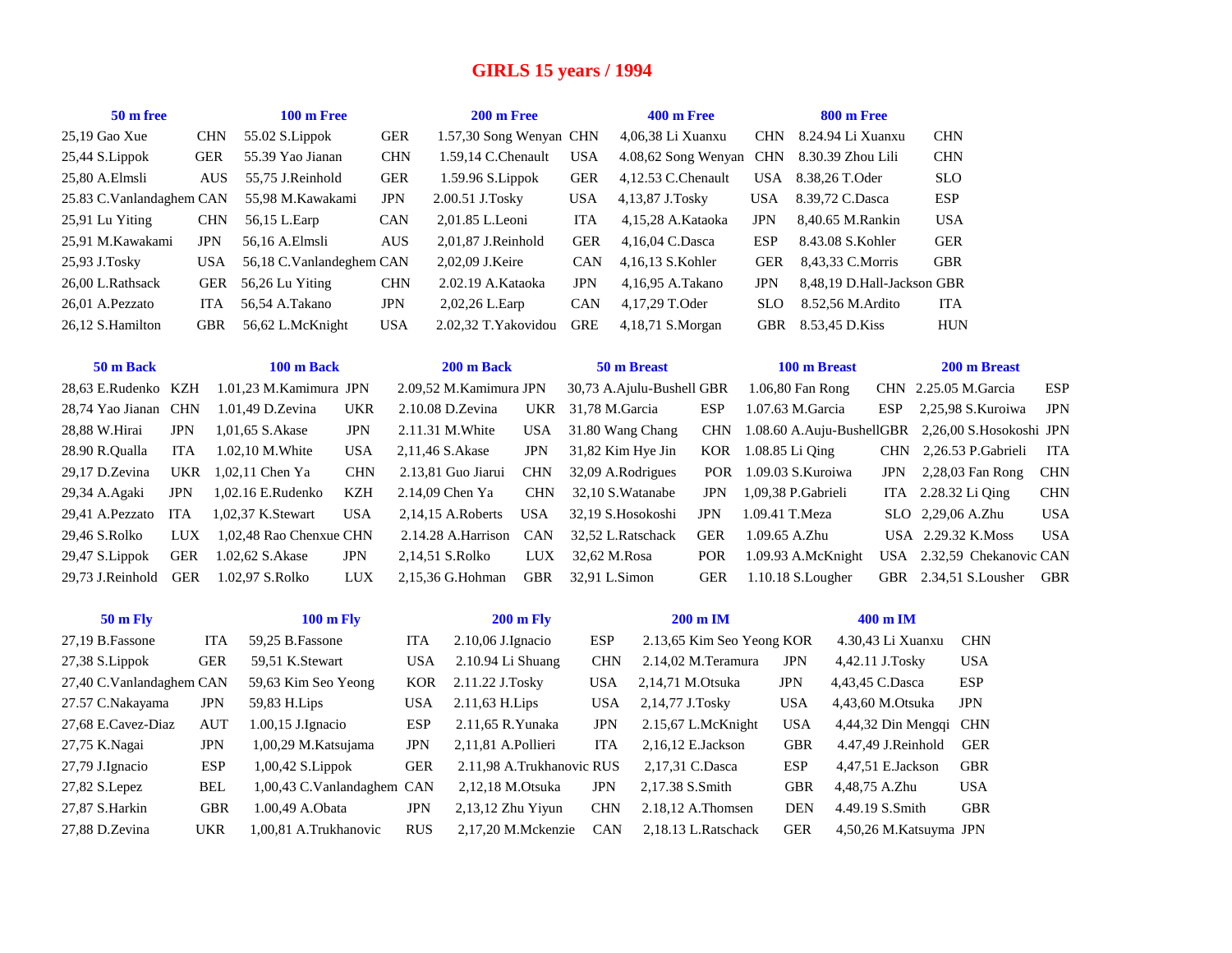### **GIRLS 14 years / 1995**

| 50 m Free             |            | $100 \text{ m}$ Free  |            | 200 m Free               |            | <b>400 m Free</b>        |            | <b>800 m Free</b>         |            |
|-----------------------|------------|-----------------------|------------|--------------------------|------------|--------------------------|------------|---------------------------|------------|
| 24,56 Li Zhesi        | <b>CHN</b> | 53.96 Li Zhesi        | <b>CHN</b> | 1.58.67 M.Franklin USA   |            | 4,02.35 Chen Oian        | <b>CHN</b> | 8.20.36 Chen Oian         | <b>CHN</b> |
| 25,23 M.Franklin      | <b>USA</b> | 54.03 M.Franklin USA  |            | 1.58.83 Wang Shijia CHN  |            | 4,07,92 Ren Junni        | <b>CHN</b> | 8.31.33 Shao Yiwen        | <b>CHN</b> |
| 25,35 Y.Kukla         | <b>AUS</b> | 54,75 Wang Shijia CHN |            | 1.58,84 Zhu Jiani        | <b>CHN</b> | 4,15.88 C.Bonnet         | <b>FRA</b> | 8,45.59 C.Bonnet          | <b>FRA</b> |
| 25,38 L.Neal          | <b>USA</b> | 55,00 L.Neal          | <b>USA</b> | 2.02.36 L.Neal           | <b>USA</b> | 4,16,00 S.McMahon        | IRL        | 8.47,93 D.Kilyanska       | POL        |
| 25,77 M.Uchida        | <b>JPN</b> | 55.26 Y.Kukla         | <b>AUS</b> | 2.02,81 R.Takagi         | <b>JPN</b> | 4,16,54 D.Kilyanska      | POL        | 8,50,11 W.Wang            | <b>USA</b> |
| 26,09 Wang Shijia CHN |            | 56.89 M.Uchida        | <b>JPN</b> | 2,02,88 Y.Kukla          | <b>AUS</b> | 4,17,91 M.Masselli-S AUS |            | 8.51.64 S.Fujioka         | <b>JPN</b> |
| 26,19 A.Hard          | <b>AUS</b> | 56.95 C.Bonnet        | <b>FRA</b> | 2,03,62 J.Friedrich      | <b>GER</b> | 4,18,40 R.Takagi         | <b>JPN</b> | 8,53,61 T.Rooney          | <b>CAN</b> |
| 26,26 C.Igarashi      | <b>JPN</b> | 57.14 M.Nakaciwa JPN  |            | 2,03,86 C.Bonnet         | <b>FRA</b> | 4,18,69 M.Franklin       | <b>USA</b> | 8,54,87 Y.Matsura         | <b>JPN</b> |
| 26,31 L.Wissocq       | <b>FRA</b> | 57.19 G.Trentin       | <b>ITA</b> | 2.03.87 K. Woolston GBR  |            | 4,20.70 K.Shirai         | <b>JPN</b> | 8.55.21 M.Masselli-S AUS  |            |
| 26.36 F.Hesham        | EGY        | 57.40 K.Woolston      | GBR        | 2.03.88 M.Masselli-S AUS |            | 4,20.72 R. Williamson    | <b>GBR</b> | 8.56.73 R. Williamson GBR |            |

| 50 m Back             |            | 100 m Back          | 200 m Back                                                              |     | 50 m Breast                |            | 100 m Breast                                                            |            | 200 m Breast              |            |
|-----------------------|------------|---------------------|-------------------------------------------------------------------------|-----|----------------------------|------------|-------------------------------------------------------------------------|------------|---------------------------|------------|
| 28,78 M.Tsujimoto JPN |            | 1,00,50 M.Franklin  | USA 2.09.16 M.Franklin USA                                              |     | 32.38 F.Sunaga             | <b>JPN</b> | 1.08,78 F.Sunaga                                                        | <b>JPN</b> | 2,26,62 R.Aoki            | <b>JPN</b> |
| 29,41 M.Yamaguchi JPN |            |                     | $1,01,64$ M.Tsujimoto JPN $2,15.22$ M.Tsujimoto JPN                     |     | 32.62 S.Ueki               | <b>JPN</b> | 1.09,96 M.Takashita JPN                                                 |            | 2,27,49 F.Sunaga          | JPN        |
| 29,45 A.Wenk          | GER        |                     | 1,01,81 M. Yamaguch iJPN 2,15.49 M. Masselli-S AUS 33.41 S. McMahon IRL |     |                            |            | 1.10.75 Liu Siwen                                                       | <b>CHN</b> | 2.30,22 C.Toni            | ITA        |
| 29.54 M.Franklin      | USA        | 1.02.01 A.Wenk      | GER 2,15,79 M.Takiguchi JPN                                             |     | 33.44 C.Polit              | FRA        | 1.10.80 J.Laukkanen FIN                                                 |            | 2.30.38 J.Liss            | <b>RSA</b> |
| 30.04 L.Quigley       | GBR        |                     | 1.02,47 Luan Xiaoxun CHN 2,16,08 Zhang Wenjia CHN 33.70 D.Lowe          |     |                            |            | GBR 1.11.27 J.Howksworth GBR                                            |            | 2.30.74 Liu Siwen         | <b>CHN</b> |
| 30.18 A.Porzelska POL |            | 1.03.32 Y.Kukla     | AUS 2.17.07 E.Diener                                                    | GER | 33.70 Liu Siwen            |            | CHN 1.11.33 M.NascimentoBRA                                             |            | 2,32.22 J.Howksworth GBR  |            |
| 30.50 S.Joo           | <b>HUN</b> | $1.03,52$ Bao Yueqi | $CHN$ 2,17,47 C. Garcia                                                 | ESP | 33.70 C.Loh                |            | MLS 1,12.11 E.Seltenreich CAN                                           |            | 2,32,23 S.Zhigunova       | <b>RUS</b> |
| 30.58 Oiang Hong CHN  |            |                     | 1,03,66 M.Masselli-S AUS 2.17,66 P.Landeryou GBR 33,71 E.Bazarova RUS   |     |                            |            | 1,12,20 J.Otremba                                                       | POL        | 2,33,27 T.David           | <b>AUS</b> |
| 30.58 L.Munoz         | <b>ESP</b> | $1.04.08$ F.Donnely | GBR 2.17.68 A.Wenk                                                      |     | GER 33.83 J. Laukkanen FIN |            | 1.12.38 J.Liss                                                          | <b>RSA</b> | 2.33.52 J.Laukkanen       | FIN        |
| 30.63 K.Steins        | <b>CAN</b> | $1.04.26$ L.Munoz   |                                                                         |     |                            |            | ESP 2.17,94 M.Samardjic CRO 33,89 T.Cameron CAN 1,12,46 D.Nikolaeva RUS |            | 2.34.39 E.Seltenreich CAN |            |

| $50 \text{ m}$ Fly    |            | <b>100 m Fly</b>         |            | <b>200 m Fly</b>         |            | $200 \text{ m}$ IM         |            | 400 m IM                  |            |
|-----------------------|------------|--------------------------|------------|--------------------------|------------|----------------------------|------------|---------------------------|------------|
| 27.04 R.Hosoda        | <b>JPN</b> | 59.09 R.Hosoda           | JPN        | $2.11.33$ Li Tingting    | <b>CHN</b> | 2.12.73 M.Franklin         | <b>USA</b> | 4,40.30 Zhang Limeng CHN  |            |
| 27,43 F.Hesham        | EGY        | 59.97 Y.Kukla            | AUS        | 2,11,73 Zhang Limeng CHN |            | $2.13.99$ Xue Jiao         | <b>CHN</b> | $4.44.22$ Xue Jiao        | <b>CHN</b> |
| 28,10 N.Kaneda        | <b>JPN</b> | 1,01,06 M.Masselli-S.    | <b>AUS</b> | 2.12,86 M.Wilson         | <b>USA</b> | $2,16,23$ C.Igarashi       | <b>JPN</b> | 4.46.26 C.Garcia          | ESP        |
| 28,42 G.Murphy        | <b>CAN</b> | 1.01.08 Y.Kukuchi        | <b>JPN</b> | 2.14.19 M.Masselli-S.    | AUS        | 2,16,28 Zhang Limeng CHN   |            | 4.48,53 C.Igarashi        | <b>JPN</b> |
| 28,45 Y.Kukla         | <b>AUS</b> | $1,01,33$ Wang Shijia    | <b>CHN</b> | 2.14.48 Y.Kikuchi        | <b>JPN</b> | 2,16,48 A.Wenk             | GER        | 4,51.50 M.Wang            | <b>USA</b> |
| 28,47 C.Ph.Lpotts CAN |            | 1.01.42 A.Wenk           | <b>GER</b> | 2,15,98 R.Saito          | <b>JPN</b> | 2.17.16 M. Masseli-S.      | <b>AUS</b> | 4,51.71 M.Masselli-S. AUS |            |
| 28.48 D.Lowe          | <b>GBR</b> | 1.01.83 D.Lowe           | <b>GBR</b> | 2,16,08 M.Groves         | <b>AUS</b> | 2.17,61 C.Garcia           | ESP        | $4.52.02$ S.Tsushime      | <b>JPN</b> |
| 28.50 S.Batchelor     | NZL        | 1.02,11S.Batchelor       | <b>NZL</b> | $2.16.50$ J.Garrison     | <b>USA</b> | 2.18.81 S.McMahon          | IRL        | 4.53.15 S.McMahon         | IRL        |
| 28.65 G.Bertrand      | <b>SWE</b> | 1.02,50 S-M.O.Connor GBR |            | 2,16,62 K.Garcia         | <b>ESP</b> | 2,20,37 K.Krasyukova       | <b>RUS</b> | 4,54,88 J.Liss            | <b>RSA</b> |
| 28.65 A.Wenk          | <b>GER</b> | 1,02,64 D.Greindal       | USA.       | 2.17.62 P.Burkhard       | <b>GER</b> | $2.20.43$ S-M.O.Connor GBR |            | 4.55.07 A.Wenk            | <b>GER</b> |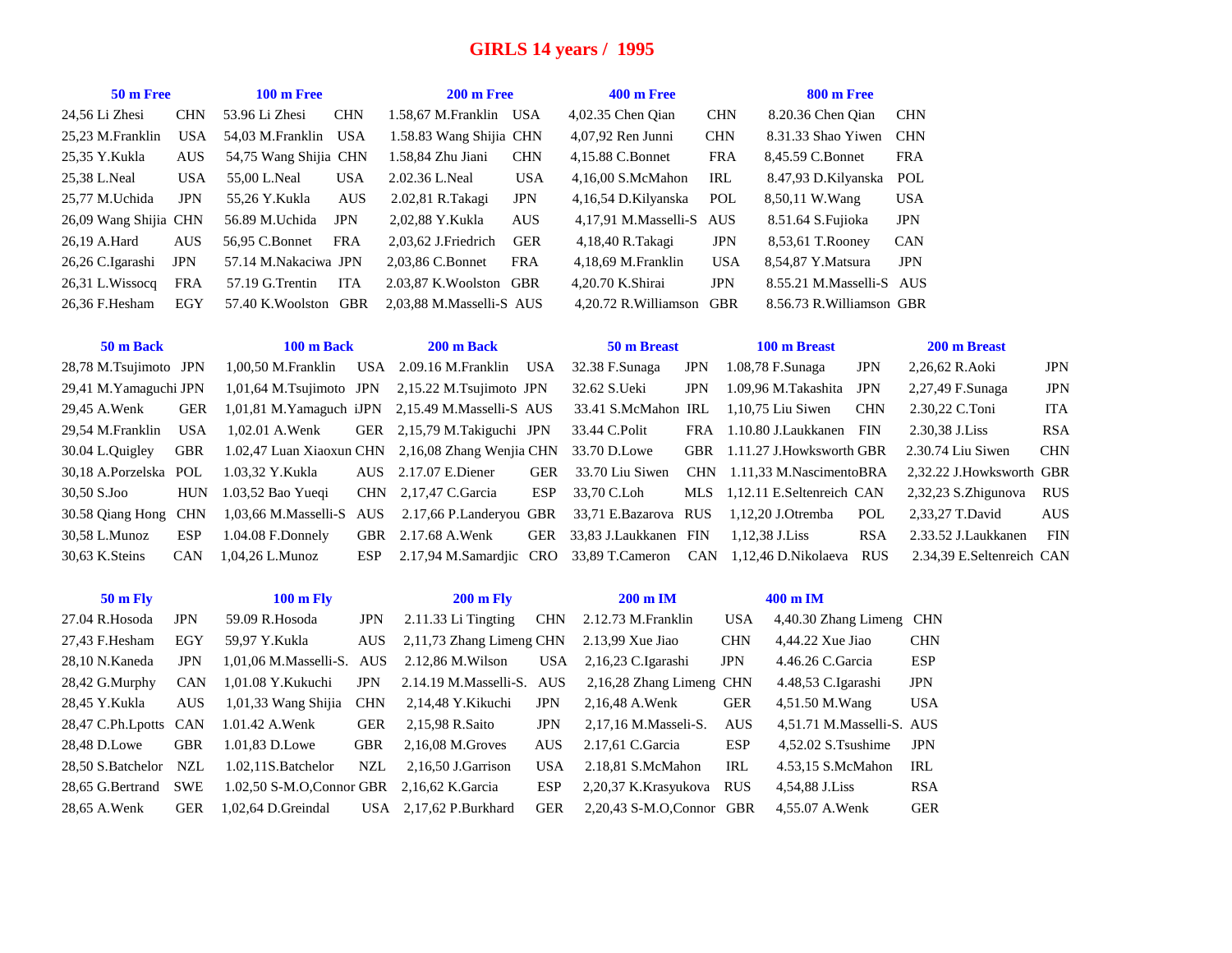# **GIRLS 13 years / 1996**

| 50 m Free              |            | $100 \text{ m}$ Free |            | $200 \text{ m}$ Free    |            | <b>400 m Free</b>           |            | 800 m Free              |            |
|------------------------|------------|----------------------|------------|-------------------------|------------|-----------------------------|------------|-------------------------|------------|
| 25,26 Ling Shuyuan CHN |            | 55.70 Ye Siwen       | <b>CHN</b> | 2.00.70 Fu Yuanhui      | <b>CHN</b> | 4.12.87 Fu Yuanhui          | <b>CHN</b> | 8.40.53 Fu Yuanhui      | <b>CHN</b> |
| 26,57 A.Maughan        | <b>GBR</b> | 56.93 A.Maughan      | <b>GBR</b> | 2.04.53 D.Carli         | <b>ITA</b> | 4,20.73 D.Carli             | <b>ITA</b> | 8,53,43 D.Carli         | <b>ITA</b> |
| 26.69 B. Throssell     | <b>AUS</b> | 57.87 M.Ishihara     | <b>JPN</b> | 2,04,73 K.Juskova       | <b>RUS</b> | 4.22.98 Fan Jialu           | <b>CHN</b> | 9.01.69 S.Finke         | <b>USA</b> |
| 26.80 G.Miller         | <b>AUS</b> | 58.02 B. Throssell   | <b>AUS</b> | 2.05.17 K.Stewart       | <b>USA</b> | 4.23,56 S.Finke             | <b>USA</b> | 9.03.45 M.Kumamoto      | <b>JPN</b> |
| 26.83 M.Ishihara       | <b>JPN</b> | 58.15 K.Juskova      | <b>RUS</b> | 2.06.26 M. Komatsu      | <b>JPN</b> | 4.24,51 S.Ito               | <b>JPN</b> | 9.03,97 M.Grayson       | <b>GBR</b> |
| 27.10 S.Manuel         | <b>USA</b> | 58.42 S.Manuel       | <b>USA</b> | $2.06.43$ B. Throsell   | <b>AUS</b> | 4.24.81 K.Juskova           | <b>RUS</b> | 9.04,87 E.Seymour       | <b>AUS</b> |
| $27,12$ E.Higuechi     | <b>JPN</b> | 58.46 K.Stewart      | <b>USA</b> | 2.06,55 M.Nagai         | <b>JPN</b> | 4.25,02 M.Nagai             | <b>JPN</b> | 9,06,17 M.Nagai         | <b>JPN</b> |
| 27.15 D.Sokolovska POL |            | 58.47 M.Komatsu      | <b>JPN</b> | 2.06.97 E.Vermeulen NED |            | 4.25.96 S.Sheludko          | <b>RUS</b> | 9,06,53 G.Gabrielleschi | <b>ITA</b> |
| 27.24 M.McGinnis USA   |            | 58.52 D.Sokolovska   | POL        | $2.07.24$ M. Gravson    | GBR        | 4.26.36 G.Gabrielleschi ITA |            | 9,07,70 S.Perse         | <b>SLO</b> |
| 27.28 M.Nielsen        | <b>NED</b> | 58.62 B.McEvov       | <b>AUS</b> | 2.07.34 A.Maughan       | <b>GBR</b> | $4.27.51$ M. Grayson        | <b>GBR</b> | 9,11,07 E.Bulokhova     | <b>RUS</b> |

| 50 m Back             |            | 100 m Back                 |            | 200 m Back                                                   |     | 50 m Breast           |            | 100 m Breast                                                         |            | 200 m Breast                                                     |            |
|-----------------------|------------|----------------------------|------------|--------------------------------------------------------------|-----|-----------------------|------------|----------------------------------------------------------------------|------------|------------------------------------------------------------------|------------|
| 30.01 M.Nielsen       | NED        | 1.03.70 K.Stewart          |            | USA $2.12,31$ K. Stewart                                     |     | USA $32.63$ C.Jinguji | <b>JPN</b> | $1.10.78$ C. Jinguji                                                 | <b>JPN</b> | 2.30.73 Y.Udo                                                    | <b>JPN</b> |
| 30.09 E.Higuchi       | JPN        | $1.04.02$ M. Nielsen       | NED        | 2.19.69 S.Chimrova RUS 32.82 K.Otsuka                        |     |                       | JPN        | 1.10.97 M.Sekiguchi JPN                                              |            | 2.31.40 A.Mivazaki                                               | JPN        |
| 30.24 K. Watanabe JPN |            | 1.04,09 L.Szilagyi         | <b>HUN</b> | 2.19.85 R.Teramoto JPN                                       |     | 33.27 A.Stankovic HUN |            | 1.11.56 J.Willers                                                    | <b>GER</b> | 2.33.42 T.Chudnova                                               | <b>RUS</b> |
| 30,60 H.Sarikaya      | TUR        | 1.04.63 M.Ito              | JPN        | 2.19.94 K.Murakami                                           | JPN |                       |            |                                                                      |            | 33,33 O.Anderson USA 1.11.77 A.Stankovic HUN 2.33.70 A.Stankovic | HUN        |
| 30.68 C.Brassard      |            | CAN 1.04.84 S.Chimrova RUS |            | 2,20.91 L.Szilagyi                                           |     |                       |            | HUN 33.67 S.Senczyszyn USA 1.12.85 Wang Wenjin CHN 2.36.46 J.Willers |            |                                                                  | GER        |
| 30,80 L.Szilagyi      |            | HUN 1.05.70 H. Asami       | <b>JPN</b> | 2.23.02 J.Turner                                             |     | GBR 33,95 J. Willers  | GER        | 1.13.20 S.Taylor                                                     |            | GBR 2.37.55 E.Rodkina                                            | <b>RUS</b> |
| 30,85 T.Garcia        | USA.       | 1.06,20 I.Dansorean ROU    |            |                                                              |     |                       |            | 2,23,72 J.Lauridsen DEN 34.09 Z.Rahmonova RUS 1.13.80 T.Chudnova     |            | RUS 2.37.99 A.Kyseleva                                           | <b>UKR</b> |
| 30,95 K.Baker         | USA.       | 1.06.24 J.Larina           | <b>RUS</b> | 2.23.83 M.Garyson                                            |     | GBR 34.25 L.Simoes    |            | BRA 1.13.96 O.Anderson USA 2.38.25 S.Taylor                          |            |                                                                  | <b>GBR</b> |
| 31.19 S.Chimrova      | <b>RUS</b> | 1.06,38 P.Kremer           | <b>CAN</b> | 2.24.15 I.Dansorean ROU 34.46 T.Chudnova RUS 1.14.31 R.Nowak |     |                       |            |                                                                      |            | POL 2.38.64 Wang Wejia CHN                                       |            |
| 31.40 E.Boss          | <b>NED</b> | 1.06.38 J.Turner           |            | GBR 2.24.19 A.Wang                                           |     | HKG 34,58 S.Taylor    | GBR        | 1.14.36 G.Dorigon                                                    |            | BRA 2.39.33 J.Rheaume                                            | <b>CAN</b> |

| <b>50 m Fly</b>        |            | <b>100 m Fly</b>        |            | <b>200 m Fly</b>         |            | $200 \text{ m}$ IM     |            | $400 \text{ m}$ IM      |            |
|------------------------|------------|-------------------------|------------|--------------------------|------------|------------------------|------------|-------------------------|------------|
| 27,24 Ling ShuYuan CHN |            | 58,65 Ling Shuyuan      | <b>CHN</b> | 2.13.21 Ling Shuyuan CHN |            | $2.14,75$ Xie Shieun   | <b>CHN</b> | 4.48.65 Xie Shiwen      | <b>CHN</b> |
| 28,18 Y.Ito            | <b>JPN</b> | 1.00.90 C.Kobayashi JPN |            | $2.14.19$ M.Onodera      | <b>JPN</b> | 2.18,39 Y.Moriyama JPN |            | 4,50.05 Y.Moriyama JPN  |            |
| 28,33 K.Ueda           | <b>JPN</b> | 1.01,57 M.Onedora       | <b>JPN</b> | 2.15.54 C.Kobayashi JPN  |            | 2,19,29 S.Miura        | <b>JPN</b> | 4,55.61 A.Miyazaki      | JPN        |
| 28.67 N.Thomas         | <b>CAN</b> | 1,02.62 L.Szilagyi      | <b>HUN</b> | 2.19.79 M. Weight        | <b>USA</b> | 2.22.71 C.Tutton       | <b>GBR</b> | 4.59.80 T.Chudnova RUS  |            |
| 29.03 S.Manuel         | <b>USA</b> | 1.03.09 N. Thomas       | <b>CAN</b> | 2,20,78 K.Stewart        | <b>USA</b> | 2.23.77 T.Chudnova RUS |            | 5,04.27 R.Gyorgy        | <b>HUN</b> |
| 29.04 T.Garcia         | <b>USA</b> | 1.03.44 S.Chimrova      | <b>RUS</b> | 2.21.35 N.Thomas         | <b>CAN</b> | 2,23.84 R.Gyorgy       | <b>HUN</b> | 5.05,23 J.Larina        | <b>RUS</b> |
| 29.04 C.Gheorgiu       | <b>FRA</b> | 1.04.14 S.Wang          | <b>USA</b> | 2.22.76 M.Spilioti       | <b>AUS</b> | 2.24.95 K. Weeks       | <b>USA</b> | 5.06,14 J.Lauridsen     | <b>DEN</b> |
| 29,20 T.Chimrova       | <b>RUS</b> | 1.04.22 A.Kozlowska POL |            | 2.22.80 J.Larina         | <b>RUS</b> | 2.25.20 S.Finke        | <b>USA</b> | 5.06.27 T.Gilmour       | <b>AUS</b> |
| 29.20 A.Kurbatova      | <b>RUS</b> | $1.04.24$ M.Moroney     | <b>USA</b> | 2,23.40 J.Grandjean      | BEL        | $2.25.61$ M.Nielsen    | <b>NED</b> | $5.06,35$ K.Szpucha     | POL        |
| 29.42 P.Kremer         | <b>CAN</b> | 1.04.25 G.Miller        | <b>AUS</b> | 2.23.61 A.Abrahams       | <b>GBR</b> | 2.25.98 M.Batliner     | LIE        | 5.06.38 A.Kozlowska POL |            |

# **GIRLS 12 years / 1997**

| 50 m Free | $100 \text{ m}$ Free |  |  | $200 \text{ m}$ Free | <b>400 m Free</b>                                                                                  | 800 m Free |     |  |
|-----------|----------------------|--|--|----------------------|----------------------------------------------------------------------------------------------------|------------|-----|--|
|           |                      |  |  |                      | 27,29 S.Haughey HKG 58,94 Y.Okubo JPN 2.08.95 S.Haughey HKG 4.32.79 S.Haughey HKG 9.08.85 Y.Morita |            | JPN |  |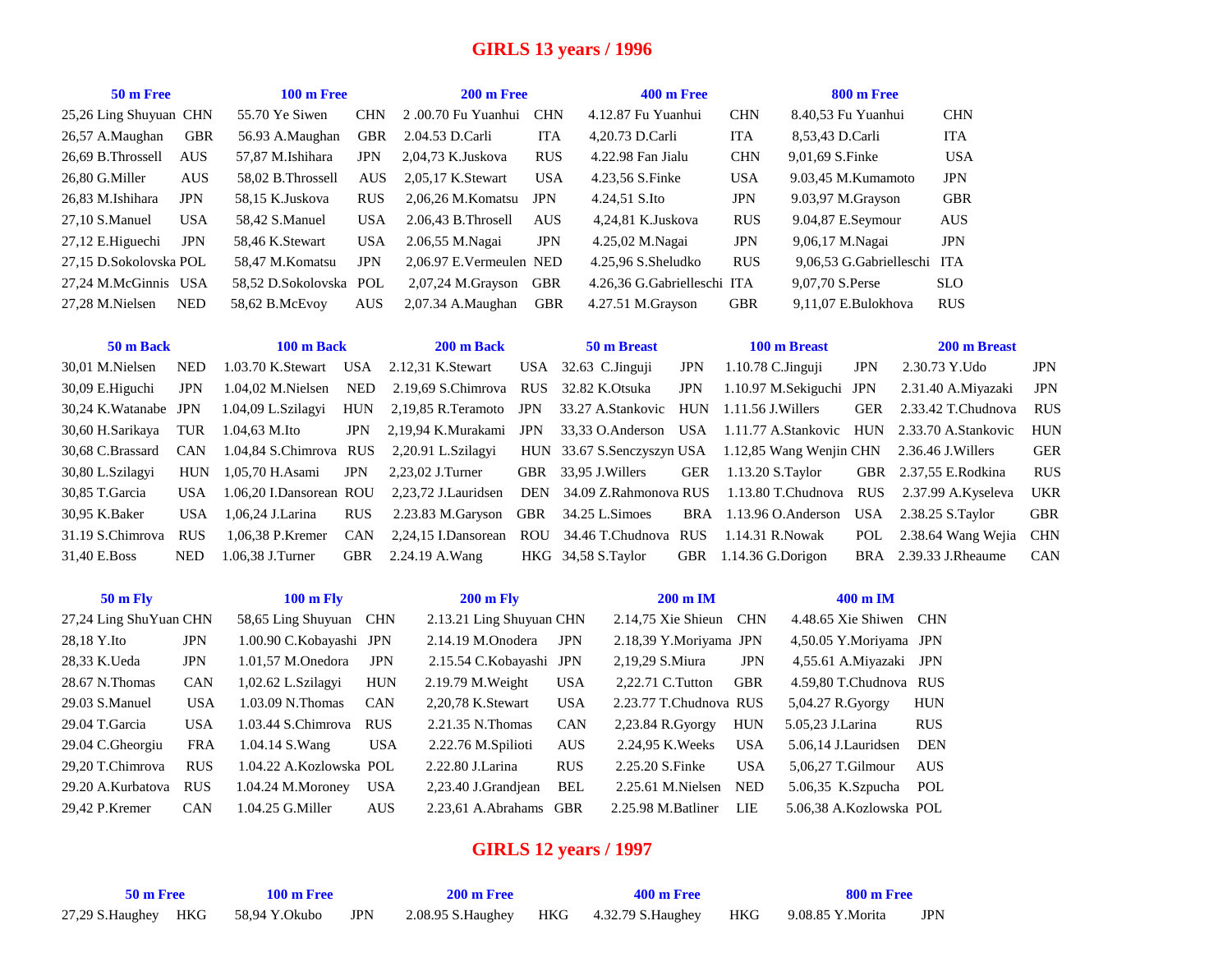| 27,51 R.Kishimoto      | <b>JPN</b> | 59,04 S.Haughey          | <b>HKG</b> | 2.09,09 M.Baklakova        | <b>RUS</b> | 4,33,43 M.Baklakova         | <b>RUS</b> | 9.32,54 M.Marineiro     | <b>BRA</b> |
|------------------------|------------|--------------------------|------------|----------------------------|------------|-----------------------------|------------|-------------------------|------------|
| 27,52 E.Eastin         | USA        | 59,20 E.Eastin           | <b>USA</b> | 2,09.71 H.Boyd             | <b>USA</b> | 4.34.66 K.Silva             | <b>MEX</b> | 9.33.95 R.Knowles       | <b>USA</b> |
| 27,58 Y.Okubo          | <b>JPN</b> | 59,88 Y.Fuseya           | <b>JPN</b> | 2,10,88 E.Eastin           | <b>USA</b> | 4,35,42 H.Boyd              | <b>USA</b> | 9.39,24 L.Smith         | <b>GBR</b> |
| 27,72 J.Schlicht       | <b>AUS</b> | 1.00.12 S.Suwanachet THA |            | 2,13.18 E.Day              | <b>GBR</b> | 4,35,82 J.Wirz              | GER        | 9,39,36 E.Day           | <b>GBR</b> |
| 27,84 O.Sbaraglia      | CAN        | 1.00.23 O.Sbaraglia CAN  |            | 2.13,47 C.Hackl            | AUT        | 4.36.50 E.Siebrecht         | <b>GER</b> | 9.39.39 N.Kiss          | <b>HUN</b> |
| 27,92 L.Chipriani      | <b>ITA</b> | 1.00.59 J.Wirz           | <b>GER</b> | 2,13,72 M.Marineiro        | <b>BRA</b> | 4,39,27 N.Kiss              | <b>HUN</b> | 9,39,50 H.Boyd          | USA        |
| 28.01 A.Kolarova       | <b>CZE</b> | 1.00.64 E.Siebrecht      | <b>GER</b> | 2,13,88 B.Benk             | <b>BRA</b> | 4,39,43 M.Marineiro         | <b>BRA</b> | 9.41.68 F.Sibolin       | <b>HUN</b> |
| 28,14 H.Boyd           | <b>USA</b> | $1.00,69$ L. Cipriani    | <b>ITA</b> | 2.13.90 E.Siebrecht        | <b>GER</b> | 4.40.86 A. Whitttingham GBR |            | 9.42.82 E.Inake         | <b>RUS</b> |
| 28,15 S.Suwanachot THA |            | $1.00,73$ H.Boyd         | USA -      | 2,14,02 A. Whittingham GBR |            | 4.41,43 P.Lederuchi         | ITA        | 9.47.45 V.Dagneault CAN |            |

| 50 m Back                 |            | 100 m Back              |            | 200 m Back                |            | 50 m Breast           |            | 100 m Breast                          |            | 200 m Breast        |            |
|---------------------------|------------|-------------------------|------------|---------------------------|------------|-----------------------|------------|---------------------------------------|------------|---------------------|------------|
| 30.94 H.Takagi            | <b>JPN</b> | 1.05,80 E.Eastin        | <b>USA</b> | 2.20,30 E.Eastin          | USA.       | 34.19 R.Takahashi JPN |            | $1.13.05$ M.Shybuya JPN               |            | 2.35.04 Y.Taniguchi | JPN        |
| 31.09 E.Eastin            | <b>USA</b> | 1,05,90 H.Takagi        | <b>JPN</b> | 2,24,24 R.Nakadate        | <b>JPN</b> | 34.25 S.Yeo           | <b>SIN</b> | 1,13.31 Y.Taniguchi JPN               |            | 2.37.89 S.Yeo       | <b>SIN</b> |
| 31.14 A.Watanabe          | <b>JPN</b> | $1.06.22$ M.Ishimori    | <b>JPN</b> | $2,26,65$ N.Dollery       | <b>GBR</b> | 34,46 M.Shybuya       | <b>JPN</b> | 1,15,02 S.Yeo                         | <b>SIN</b> | $2.39.49$ M.Shybuya | <b>JPN</b> |
| 32,25 E.Lukasz            | <b>HUN</b> | 1.08.77 T.Garcia        | USA        | 2.28.01 L.Mills           | <b>GBR</b> | 34.70 A. Efimova      | <b>RUS</b> | 1.15.26 E.Eastin                      | <b>USA</b> | 2.40.98 E.Picher    | <b>AUS</b> |
| 32,25 J.Wirz              | <b>GER</b> | 1.09.11 L.Mills         | <b>GBR</b> | 2.28.11 C.Wu              | <b>USA</b> | 34.84 M.Hummel GER    |            | 1.15.63 J.Scott                       | <b>GBR</b> | 2.41.49 C.Davey     | <b>GBR</b> |
| 32,53 S.Yeo               | <b>SIN</b> | 1.09,11 E.Day           | GBR        | 2.29.75 E.Lukasz          | <b>HUN</b> |                       |            | 34.94 O.Paskulin CAN 1.15.82 M.Hummel | <b>GER</b> | 2.42.07 R.Dics      | <b>HUN</b> |
| 32,69 E. Eyagelopoulu GRE |            | 1.09,20 E.Lukasz        | HUN        | 2.32.07 N.Kiss            | <b>HUN</b> | 35.41 T.Kertesz       |            | HUN 1.15.89 F. Williamson GBR         |            | 2.42.39 J.Scott     | <b>GBR</b> |
| 32,79 M.Pelton            | <b>USA</b> | 1.09.24 E.Siebrecht GER |            | 2,33,41 J.Grieshammer GER |            | 35.43 P.Kazina        | <b>RUS</b> | 1,15,92 E.Nagy                        | <b>HUN</b> | 2,44.09 M.Hummel    | <b>GER</b> |
| 32,85 L.Hope              | <b>GBR</b> | 1.09.24 J.Wirz          | <b>GER</b> | 2.33.59 S.Yeo             | <b>SIN</b> | 35.88 J.Ur            |            | CAN $1.16.02$ K. Pircher              | <b>AUS</b> | 2,44.68 V.Siaterli  | <b>GRE</b> |
| 33.00 A.Dietterle         | <b>GER</b> | 1.09.45 S.Yeo           | <b>SIN</b> | 2.33.66 D.Felner          | <b>AUT</b> | 35,92 R.Dics          |            | $HUN$ 1.16,15 S. Haughey              | <b>HKG</b> | 2.45.34 E.Nagy      | <b>HUN</b> |

| $50 \text{ m}$ Fly |            | <b>100 m Fly</b>         |            | $200 \text{ m}$ Fly        |            | $200 \text{ m}$ IM       |            | $400 \text{ m}$ IM       |            |
|--------------------|------------|--------------------------|------------|----------------------------|------------|--------------------------|------------|--------------------------|------------|
| 28.26 J.Shiga      | JPN        | 1,01,68 J.Shiga          | JPN        | $2,10,79$ YuYue            | <b>CHN</b> | 2.21.05 Y.Yoshimura      | <b>JPN</b> | 5.07.08 Y.Yoshimura      | <b>JPN</b> |
| 28,69 E.Eastin     | <b>USA</b> | $1.04.25$ J.Schlicht     | AUS -      | 2,15,58 J.Shiga            | <b>JPN</b> | 2.22.68 R.Omoto          | <b>JPN</b> | 5.11.45 Z.Kovacs         | <b>HUN</b> |
| 29,34 R.Kamiyama   | JPN        | 1.04.88 Y.Yoshimura      | <b>JPN</b> | 2.24.95 Z.Kovacs           | <b>HUN</b> | 2.24.87 E.Eastin         | <b>USA</b> | 5.14.74 R.Dics           | <b>HUN</b> |
| 29,46 J.Schlicht   | AUS.       | 1.04.91 E.Easton         | USA        | 2.25.47 D.Berecz           | <b>HUN</b> | 2.26.68 E.Day            | <b>GBR</b> | 5.14.79 S.Suwanachet THA |            |
| 29,63 A.Dietterle  | <b>GER</b> | 1,05,41 S.Suwanachet THA |            | 2.25.59 E.Eastin           | <b>USA</b> | 2,26.95 E.Siebrecht      | <b>GER</b> | 5.15,01 A.Keegan         | <b>GBR</b> |
| 29,67 B.Usinger    | <b>USA</b> | 1.06,36 N.Sinha          | <b>GBR</b> | 2.27.18 S.Austin           | <b>GBR</b> | $2,27,16$ S. Haughey     | <b>HKG</b> | 5.15.35 E.Day            | <b>GBR</b> |
| 29,77 S.Suwanachet | <b>THA</b> | 1.06,42 E.Day            | <b>GBR</b> | 2.28,76 E.Nur Naz          | <b>TUR</b> | 2.27.21 J.Grieshammer    | <b>GER</b> | 5.20,76 D.Nelson         | <b>USA</b> |
| 30,27 R.Sarakan    | THA        | $1,06,59$ B.Usinger      | <b>USA</b> | 2.29.29 A. Whittingham GBR |            | 2,27,36 S.Yeo            | <b>SIN</b> | 5.21.44 K.Pircher        | <b>AUS</b> |
| 30.57 S. Thomas-H. | <b>GBR</b> | 1.06.95 S.Ilic           | <b>SRB</b> | 2.30.64 M.Baklakova        | <b>RUS</b> | 2.27.44 S.Suwanachwt THA |            | 5.21,66 C.Hackl          | <b>AUT</b> |
| 30,65 E.Day        | <b>GBR</b> | 1.07.26 Z.Kovacs         | <b>HUN</b> | 2.31.09 M.Chen             | <b>SIN</b> | 2.29.80 J.Schlicht       | <b>AUS</b> | 5.22.65 A.Kokareva       | <b>RUS</b> |

# **GIRLS 11 years / 1998**

| 50 m Free<br>$100 \text{ m}$ Free |            | <b>200 m Free</b>      | <b>400 m Free</b>                                                    | 50 m Back                               |  | <b>100 m Back</b> |                                                                    |            |
|-----------------------------------|------------|------------------------|----------------------------------------------------------------------|-----------------------------------------|--|-------------------|--------------------------------------------------------------------|------------|
| 28,05 A.Ishii                     | <b>JPN</b> | 1.01.14 R.Wakahoi      | JPN $2.17.18$ S. Pogany                                              | CAN 4,48,49 P.Chapple GBR 32.08 A.Ishii |  | <b>JPN</b>        | 1.08.09 M.Kondo                                                    | <b>JPN</b> |
| 28.64 H. White                    |            | USA 1.02.53 T.Ishikawa | JPN 2.18.60 M.Novoszath HUN 4.48.50 C.Isleta USA 32.27 K.Kokubun JPN |                                         |  |                   | 1.08.51 J.King                                                     | <b>GBR</b> |
| 28,80 A.Kiyota JPN                |            | 1.03.76 C.Isleta       | USA $2.20,13$ E.McIntee                                              |                                         |  |                   | USA 4.48.56 S.Pogany CAN 33.60 T.Andrew CAN 1.09,63 K.Sugiyama JPN |            |